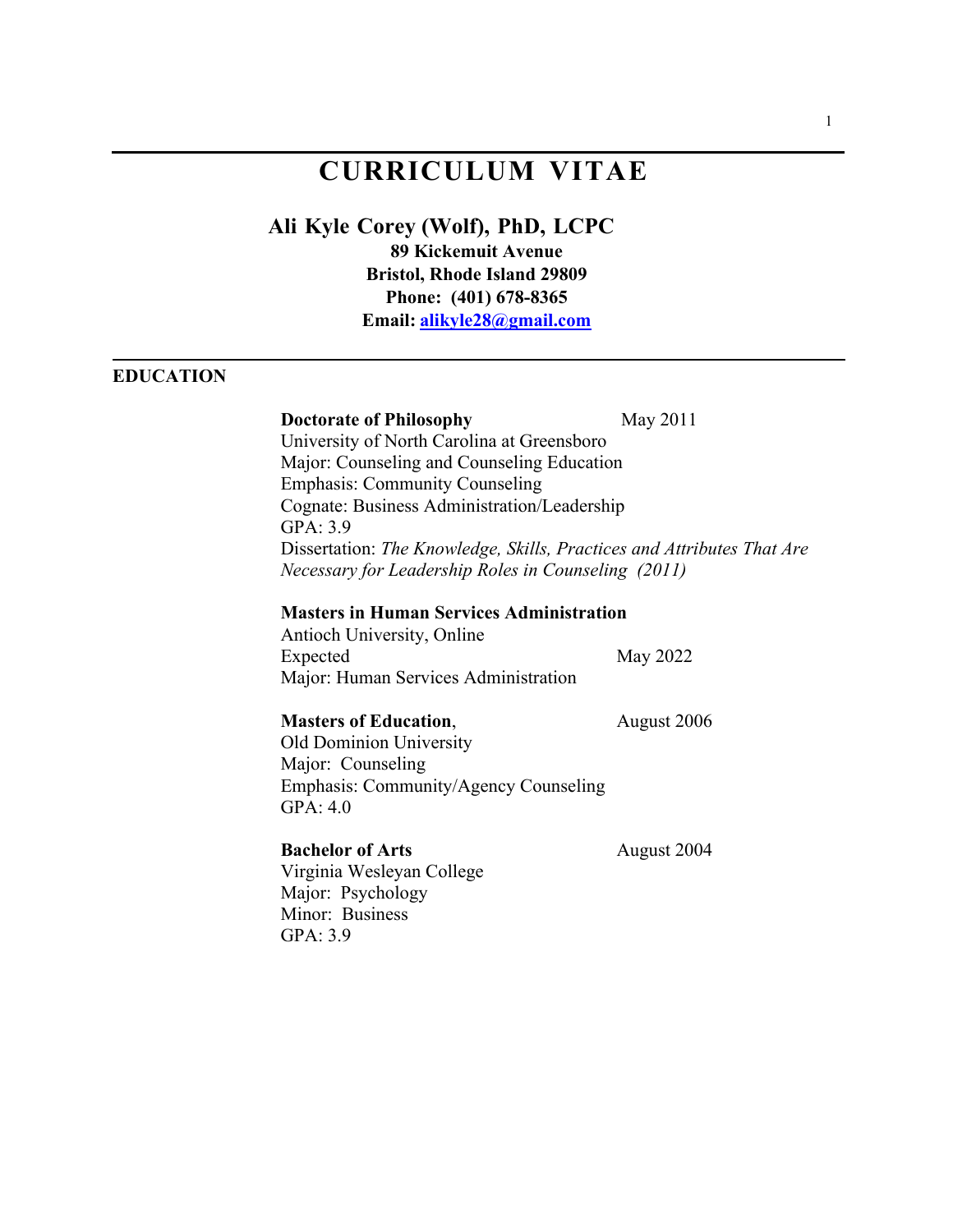| <b>TEACHING</b>            |                                                                                                                                                                                                                                                                                                                                                                                                                                                                                                   |
|----------------------------|---------------------------------------------------------------------------------------------------------------------------------------------------------------------------------------------------------------------------------------------------------------------------------------------------------------------------------------------------------------------------------------------------------------------------------------------------------------------------------------------------|
| Sept 2018 -                | <b>Assistant Professor, Clinical Mental Health Counseling Department</b>                                                                                                                                                                                                                                                                                                                                                                                                                          |
| Current                    | Antioch University New England                                                                                                                                                                                                                                                                                                                                                                                                                                                                    |
|                            | <b>Online Modality</b><br>PYP 6960 Practicum, FA18<br>PYI 5140 Assessment Principles & Methods, FA18<br>PYI 5520 Career and Lifestyle Counseling, SP19 (3 Sections), FA20<br>PYC 6800 Military Deployment Cycles, SP19<br>PY 6990 CMHC Internship, SU19, SU20 (2 sections)<br>PY 6120 Issues in Addiction Recover, SP20<br>PYB 5500 Psychopathology, SP20<br>PYB 6060 Social and Cultural Diversity, SP20 (2 sections)<br>PY 6130 Process Addictions, SU20<br>COUN 5222 Counseling Theories, FA20 |
|                            | <b>Weekend-Based Modality</b><br>PYI 5520 Career and Lifestyle Counseling, SP20<br>COUN 6032 Professional Orientation and Ethics, FA 20                                                                                                                                                                                                                                                                                                                                                           |
|                            | Residency<br>Fundamentals Residency, Winter 2018<br>Group Residency, Spring 2020, Winter 2020                                                                                                                                                                                                                                                                                                                                                                                                     |
| Jan 2020 -<br>Current      | <b>Assistant Adjunct Professor, Department of Holistic Counseling</b><br>Salve Regina University                                                                                                                                                                                                                                                                                                                                                                                                  |
|                            | RHB608 - Advanced Internship, Sp20<br>HLC551 - Practicum, SU20<br>HLC510 - Cross Cultural Issues in Counseling, SU20                                                                                                                                                                                                                                                                                                                                                                              |
| Sept 2014 -<br>Summer 2019 | <b>Assistant Professor, Clinical Mental Health Counseling Department</b><br><b>Hodges University</b><br>Online Coordinator (Jan 2017 – Dec 2018)<br>Clinical Coordinator (Aug 2015 to Dec 2016)                                                                                                                                                                                                                                                                                                   |
|                            | PSY6501 – Internship 1, SU15, FA15, SU16<br>PSY6502 – Internship 2, FA15, WI16, SU16<br>PSY6503 - Internship 3, SU16<br>PSY6213 – Counseling Adolescents, FA15, FA17<br>PSY6999 - MS in CMHC Comprehensive Exam, SU15, FA15, WI16,<br><b>SU16, FA16</b><br>PSY5999 - Practicum, SU15, WI16<br>PSY6004 - Child Therapy, WI15, SU15, FA16, FA17<br>PSY6301 – Substance Abuse Theory and Prevention, WI15, FA15,<br>WI16, WI17<br>PSY5000 - Counseling Theories and Practice, FA17                   |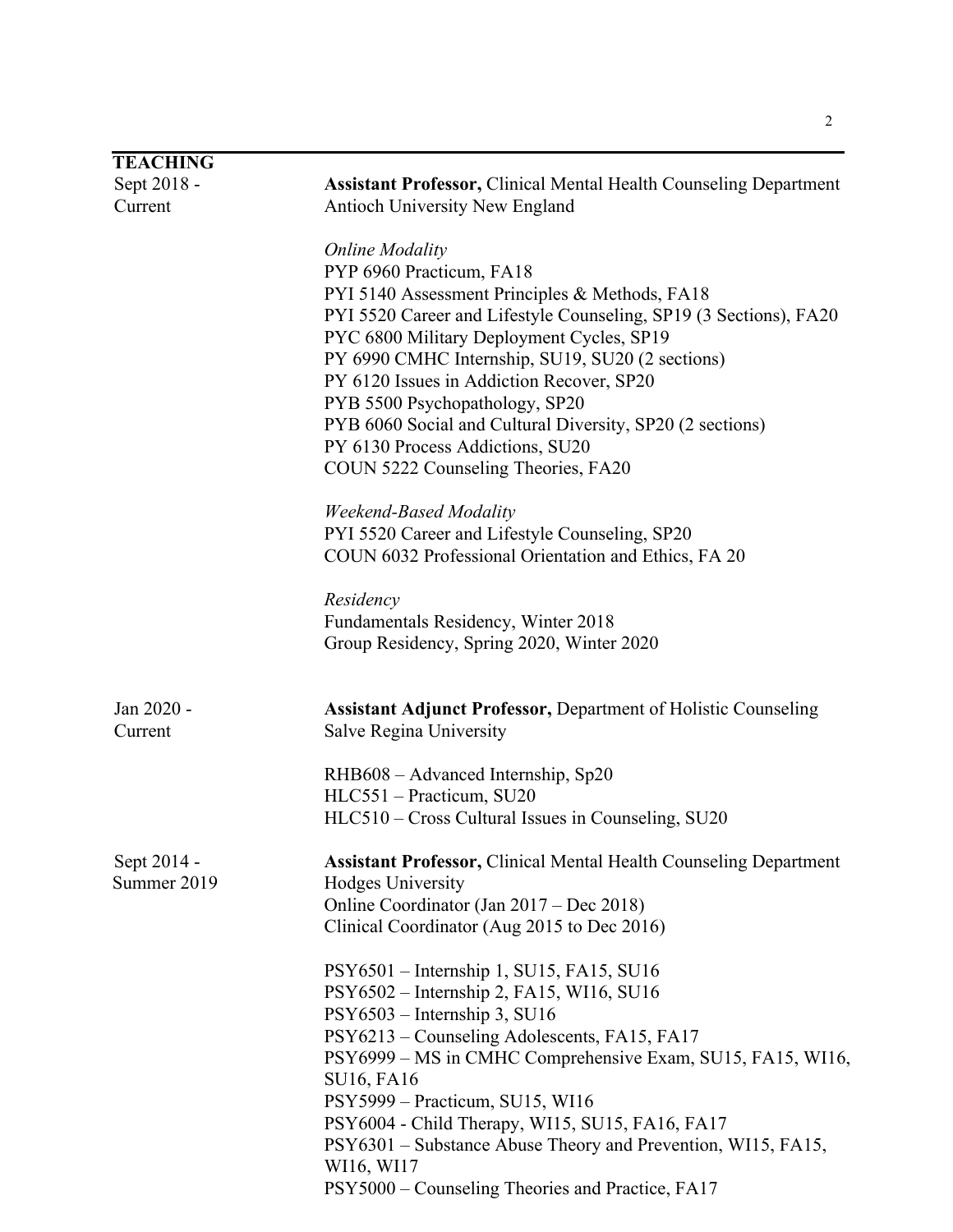|                              | PSY5001 - Individual Evaluation and Assessment, WI15, SU16,                                                 |
|------------------------------|-------------------------------------------------------------------------------------------------------------|
|                              | <b>FA17</b><br>PSY6000 - Legal, Ethical and Professional Standards, WI15, SU15,                             |
|                              | FA15, WI16, SU16, FA16, WI17, SU17, FA17, WI18, FA18                                                        |
|                              | PSY5004 – Human Growth and Development FA14, FA15, SU16,                                                    |
|                              | FA16, FA17                                                                                                  |
|                              | PSY5300 – Community Counseling, FA14, SU17, FA18                                                            |
|                              | PSY5400 - Diagnosis and Treatment of Psychopathology, WI17,<br>WI18                                         |
|                              | PSY5010 – Social And Cultural Foundations of Counseling, WI18                                               |
|                              | PSY5500 – Research & Program Evaluation, SU17, FA18                                                         |
|                              | PSY6500 - Direct Supervision & Administration                                                               |
|                              | MHS-6470 - Human Sexuality, SU19                                                                            |
| August 2013<br>August 2014   | <b>Assistant Visiting Professor, Department of Applied Psychology</b><br>The University of Baltimore        |
|                              | APPL 625 - Multicultural Counseling SU14                                                                    |
|                              | APPL 608 - Applied Assessment Procedure SP15                                                                |
|                              | APPL622 – Group Counseling, FA 2013, SP14                                                                   |
|                              | APPL635 - Program Evaluation, FA13                                                                          |
|                              | APPL703 - Practicum, FA13, SPR14                                                                            |
|                              | APPL705 - Internship, SU14                                                                                  |
| January 2013-<br>May 2013    | <b>Adjunct Assistant Professor, Department of Counseling and</b><br>Development, George Mason University    |
|                              | EDCD601 – Introduction to Research in Counseling, SPR13                                                     |
|                              | EDCD652 – Introduction to Substance Abuse, SPR13                                                            |
|                              |                                                                                                             |
| January $2013 -$<br>May 2013 | <b>Adjunct Assistant Professor, Department of Applied Psychology</b><br>The University of Baltimore         |
|                              | APPL703 - Practicum, SPR13                                                                                  |
| May 2011 -<br>Aug 2013       | <b>Adjunct Assistant Professor, Department of Counseling and</b><br>Human Services, Old Dominion University |
|                              | <b>Graduate Level Courses</b>                                                                               |
|                              | COUN601, Principles of Professional Counseling and Ethics,                                                  |
|                              | FA12, SPR13                                                                                                 |
|                              | COUN645, Testing and Appraisal, SPR12, FA12.                                                                |
|                              | COUN647, Substance Abuse Counseling, SPR12, SU12, SPR13                                                     |
|                              | COUN680, Mental Health Counseling, FA11                                                                     |
|                              | COUN685, Diagnosis and Treatment Planning, FA11                                                             |
|                              | COUN631, Counseling for Lifespan Development, SUM11, SU12                                                   |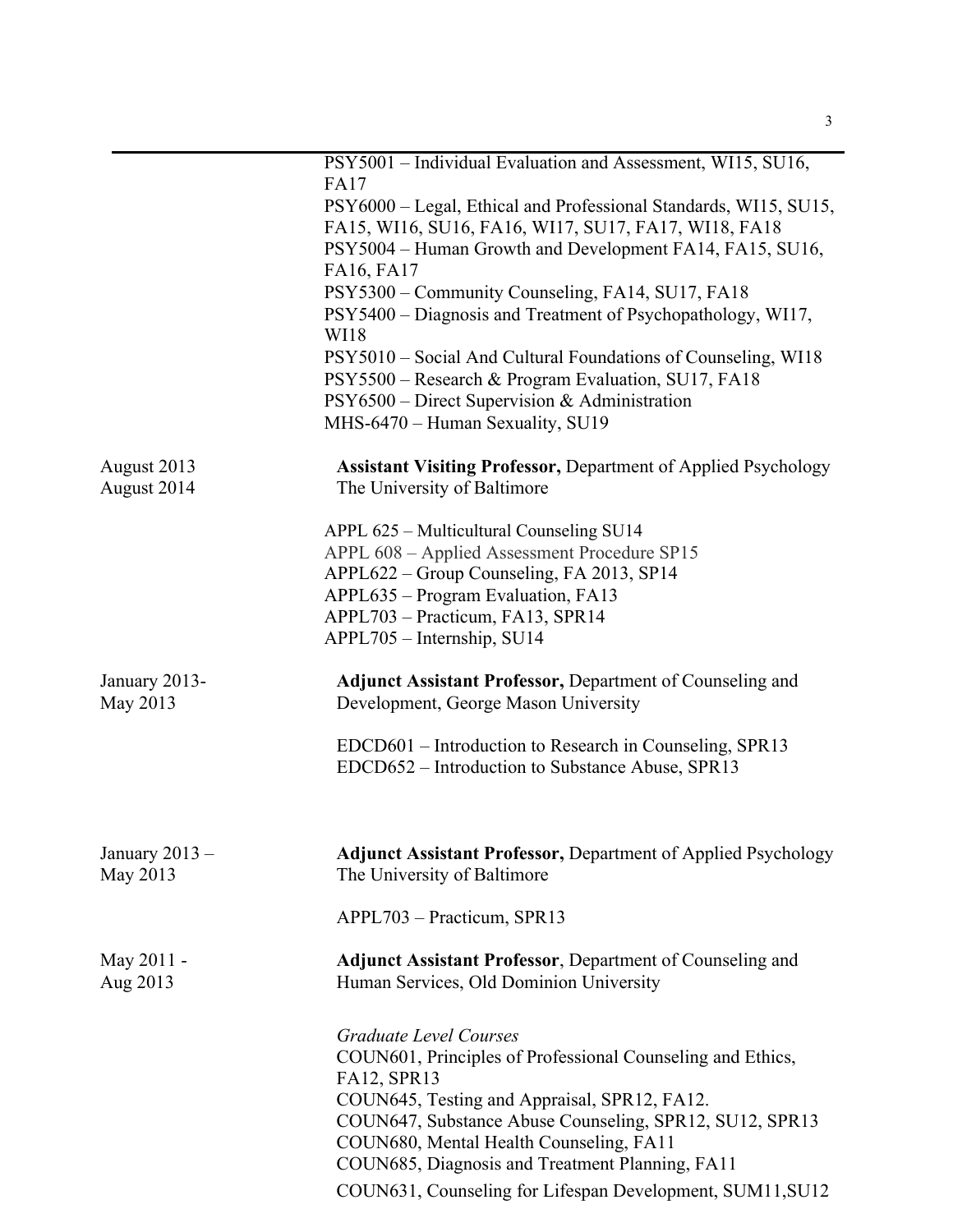|                                  | <b>Undergraduate Level Courses</b><br>HMSV440W, Program Development and Funding, Fa12, SPR13<br>HMSV444, Psychoeducational Groups, SU12.                                                                                                                                                                                        |
|----------------------------------|---------------------------------------------------------------------------------------------------------------------------------------------------------------------------------------------------------------------------------------------------------------------------------------------------------------------------------|
| July 2011 -<br>Aug 2012          | <b>Adjunct Assistant Professor, Department of Counseling,</b><br><b>Trinity Washington University</b>                                                                                                                                                                                                                           |
|                                  | CED557, Counseling and the Group Process, FA11, FA12<br>CED555, Counseling Children and Adolescents, SU11, SU12<br>CED, Practicum, SPR12                                                                                                                                                                                        |
| Aug 2008 -<br>May 2011           | <b>Instructor, Department of Counseling and Educational</b><br>Development, The University of North Carolina at Greensboro                                                                                                                                                                                                      |
|                                  | CED661, Group Counseling in Schools (Spring 2011)<br>CED210, Career and Life Planning (Spring 2010, Fall 2010,<br><b>Spring 2011)</b><br>CED760, Consultation and Leadership (Fall 2009)<br>CED610, Helping Relationships (Fall 2009).<br>CED310, Helping Skills (Spring 2009)<br>CED 210, Career and Life Planning (Fall 2008) |
| Aug. 2009-<br>May 2010           | <b>Internship Supervisor, Department of Counseling and</b><br>Educational Development, The University of North Carolina at<br>Greensboro                                                                                                                                                                                        |
| Aug. $2007 -$<br><b>May 2009</b> | <b>Practicum Supervisor, Department of Counseling and</b><br>Educational Development, The University of North Carolina at<br>Greensboro                                                                                                                                                                                         |
|                                  | CED 679, Advanced Counseling Practicum, SPR09<br>CED 671, Counseling Adolescents, SPR08<br>CED 669, Career Counseling, FA07<br>CED 682, Assessment, FA07                                                                                                                                                                        |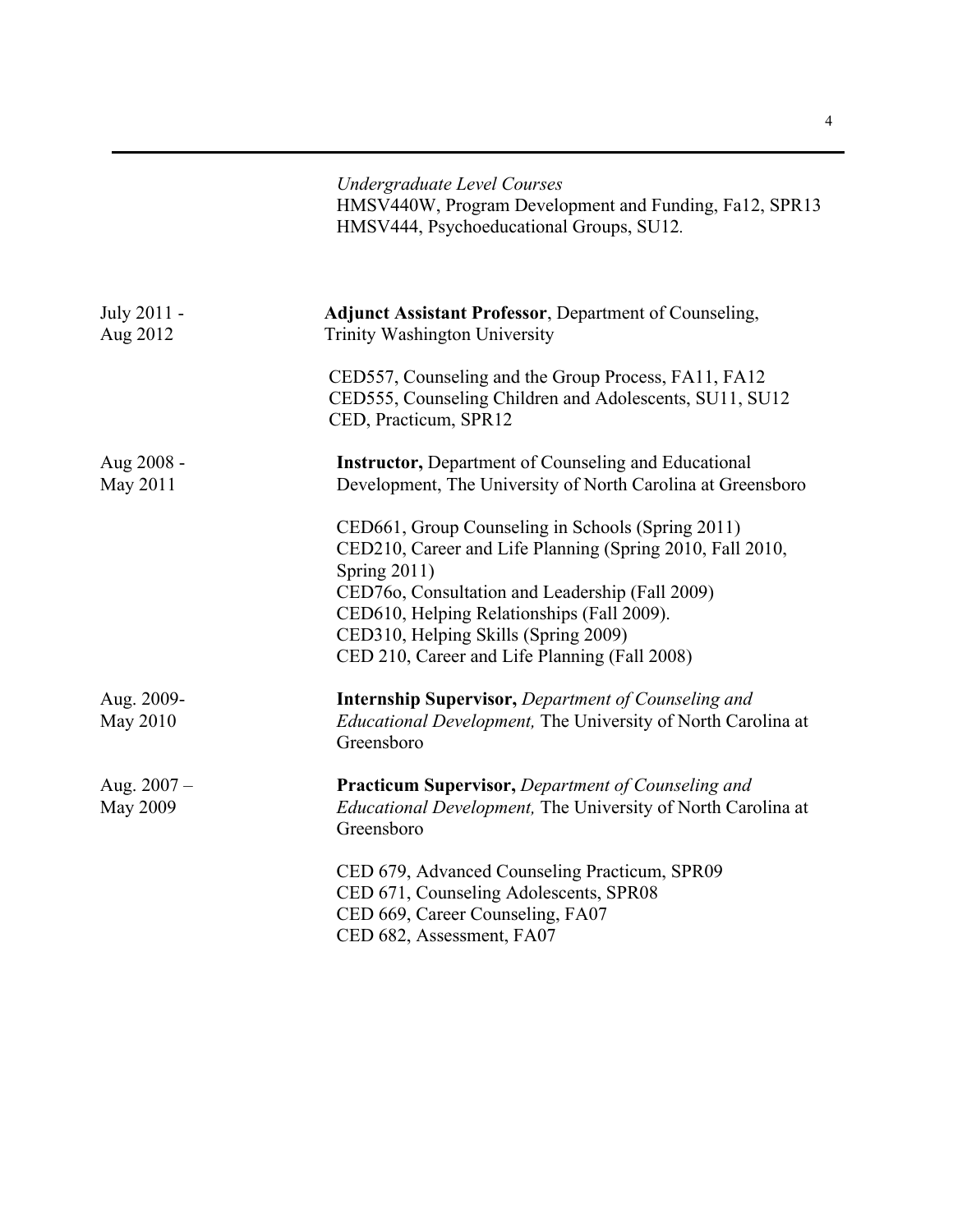# **PROFESSIONAL EXPERIENCE**

# **CLINICAL**

| May 2020 -<br>Current             | <b>Professional Counselor, Oceans Edge Solutions</b><br>Owner of and clinician for small private practice.<br>Provide individual counseling to individuals and couples.<br>Provide Supervision to counselors in training.                                                                                                                                                                                                             |
|-----------------------------------|---------------------------------------------------------------------------------------------------------------------------------------------------------------------------------------------------------------------------------------------------------------------------------------------------------------------------------------------------------------------------------------------------------------------------------------|
| Oct 2018 -<br><b>May 2020</b>     | Professional Counselor, Gieseke and Associates,<br>A private practice group in Bristol, Rhode Island.<br>Provide individual, couples and family counseling to children,<br>adolescents and adults.                                                                                                                                                                                                                                    |
| Aug 2017 -<br>June 2019           | <b>Emergency Services Clinician, Bradley Hospital</b><br>Provide emergency, program admission and level of care<br>assessments for children and adolescents at Bradley Access<br>and Hasbro Children's Hospital Emergency Department.<br>Coordinate care to include insurance authorization,<br>transportation, referrals and program admission.                                                                                      |
| May 2017 -<br>Aug 2017            | <b>Senior Clinical Therapist, Emergency Services, Gateway</b><br>Healthcare, a behavioral healthcare system in Rhode Island.<br>Provide emergency assessment, placement and referrals for<br>members of the community who present to emergency services<br>locations throughout the state of Rhode Island.                                                                                                                            |
| June 2013 -<br>Aug 2014           | <b>Professional Counselor, Supervisor and Owner, Luminative</b><br>Insights, a private practice in Edgewater, Maryland.<br>Provide individual, couple, group and family counseling to clients<br>of all ages and backgrounds. Supervision of counselors-in-training<br>also provided in the individual and group setting.                                                                                                             |
| January 2012 -<br>June 2013       | <b>Mental Health Counselor, Anne Arundel Counseling, a private</b><br>practice with four offices in Anne Arundel County, Maryland.<br>Provide individual, couple, group and family therapy for clients in<br>Anne Arundel County. Assist individuals in gaining insight into<br>their lives and develop methods to improve their daily experience.<br>Served as the Mental Health Consultant to Head Start in Anne<br>Arundel County. |
| <b>August 2012 -</b><br>June 2013 | <b>Clinical Supervisor, Anne Arundel Counseling</b><br>Anne Arundel County<br>Provide clinical supervision to LGPCs affiliated with the practice.<br>Provide a balance of teaching, consultation and counseling to the<br>interns in order to best facilitate their learning as a practicing<br>counselor. Communicate with all necessary agencies and schools                                                                        |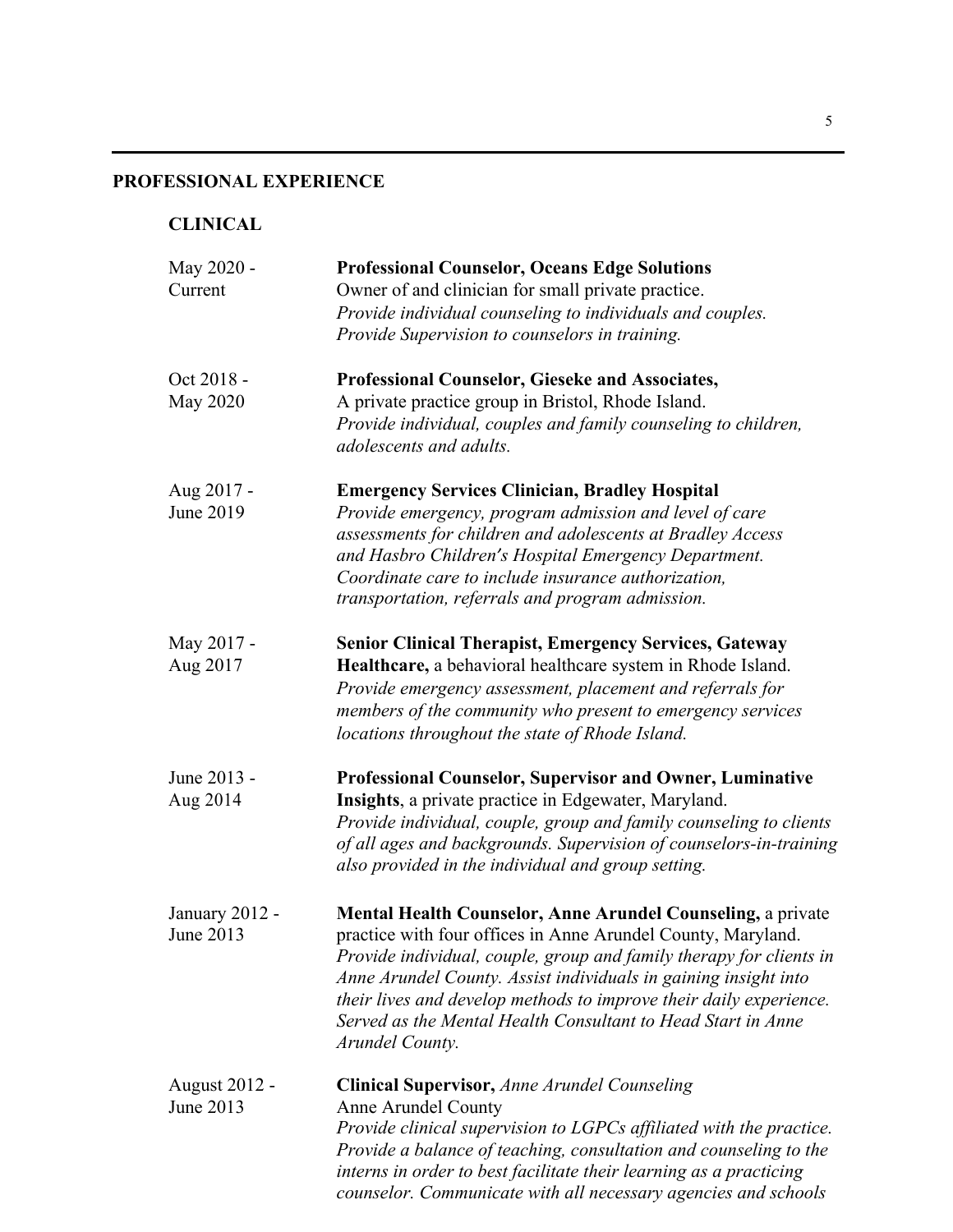| June 2011 -<br>Dec 2011            | <b>Consultant to the Mental Health Department with The Village</b><br>Academy of Washington, DC, an alternative school for students<br>who have been identified as ED or LD by DC Public Schools and<br>are unable to be successful in their home school. Provide<br>individual, group and crisis counseling to 20-30 students weekly.<br>Conduct staff development programs, develop counseling<br>protocols, and create standards of care for the students in the<br>program.                                               |
|------------------------------------|-------------------------------------------------------------------------------------------------------------------------------------------------------------------------------------------------------------------------------------------------------------------------------------------------------------------------------------------------------------------------------------------------------------------------------------------------------------------------------------------------------------------------------|
| February $2010 -$<br>December 2010 | <b>Clinical Director with Adess Residential Services in</b><br>Greensboro, North Carolina, a day treatment program for<br>children and adolescents who are struggling to succeed in school<br>due to academic, behavioral and psychological issues. Oversee the<br>clinical services provided in the treatment program, provide<br>individual and group interventions, and supervise the qualified<br>professionals working in the program. Develop and follow-up with<br>the Person Centered Plans for each of the students. |
| June 2007-<br>June 2010            | <b>Assessment Counselor with Moses Cone Behavioral Health</b><br>Hospital, behavioral health program that assesses mental and<br>behavioral health patients in local emergency rooms in Guilford<br>and Randolph Counties, North Carolina. Provide crisis counseling<br>in the hospital emergency room. Assess for suicidality,<br>homicidality, and drug use in order to place patients in the<br>appropriate care center. Complete all paperwork necessary for<br>insurance re-imbursement.                                 |
| Aug $2008 -$<br>May 2009           | <b>Intern Counselor with University of North Carolina</b><br>Counseling and Testing Center, University counseling center that<br>provides individual and group counseling as well as outreach<br>programs to students of UNCG. Provide counseling in individual<br>and group settings as well as develop and present outreach<br>seminars. Conduct testing assessments and provide write-ups and<br>case presentations to Center staff.                                                                                       |
| Aug 2006-<br>June 2007             | Director of School Based Services with Seton Youth Shelters,<br>program that in combination with the Street Outreach and<br>residential programs, provided long term service to at-risk students<br>in the schools of Virginia Beach. Expanded current program for<br>psychoeducation groups for Teen Life Skills. Provide crisis<br>counseling for individuals in need in the schools. Trained interns<br>for the program and coordinated with other programs to provide<br>services to adolescents.                         |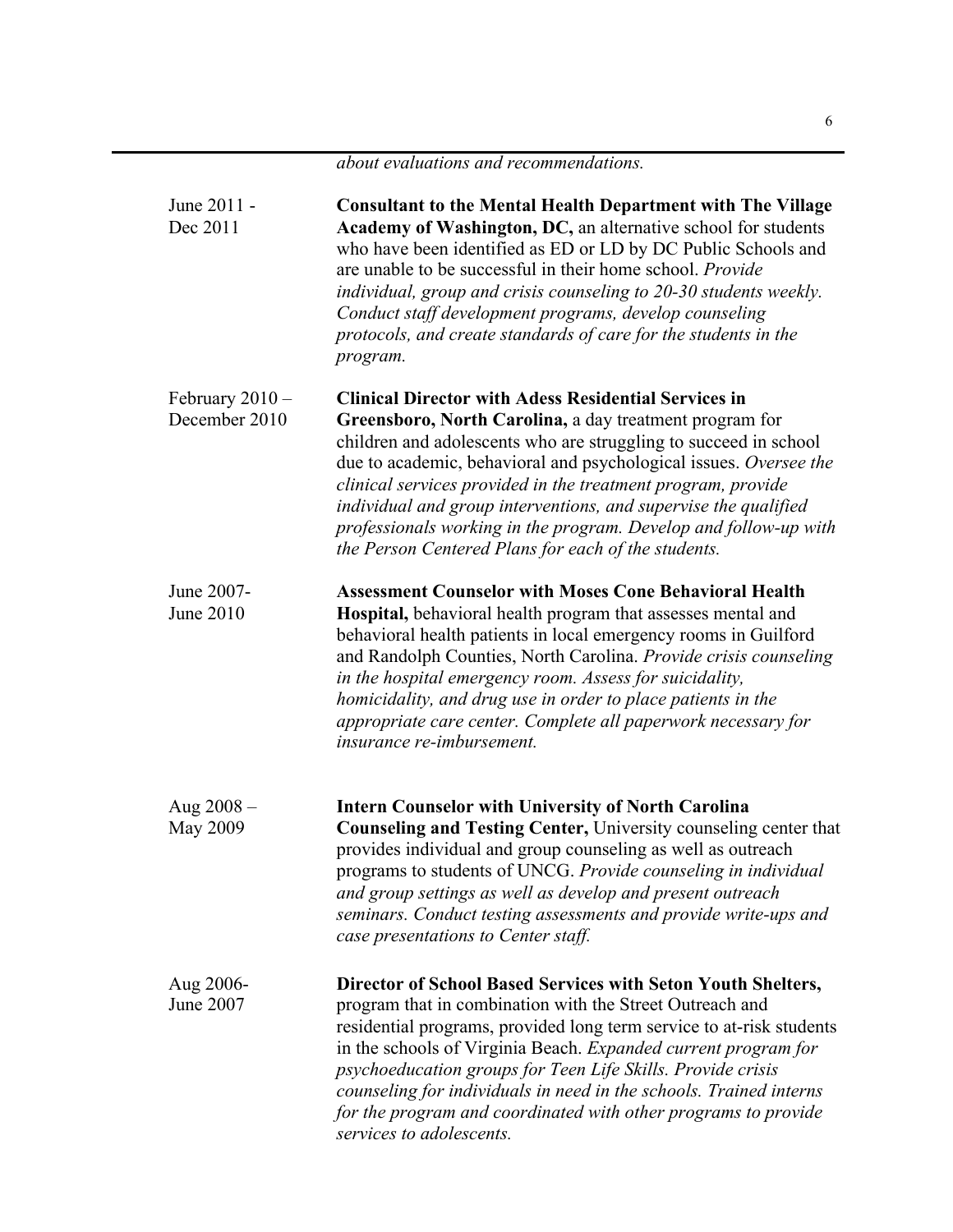| May 2006-<br>Aug 2006 | <b>Intern Case Manager with Seton Youth Shelters, organization</b><br>providing residence for teens needing a respite from their homes as<br>well as those that are homeless in the Hampton Roads area.<br>Developed and ran counseling groups and group activities.<br>Assisted in case management. Conducted individual counseling<br>with residents in both the boys and girls shelter. |
|-----------------------|--------------------------------------------------------------------------------------------------------------------------------------------------------------------------------------------------------------------------------------------------------------------------------------------------------------------------------------------------------------------------------------------|
| Jan 2006-<br>May 2006 | <b>Practicum Counselor with Hope House, Organization helping</b><br>adults with cognitive disabilities in the Hampton Roads area.<br>Assisted in individual counseling for adults with relationship<br>issues. Designed and implemented psychoeducational group<br>dealing with autonomy, relationships, and sexual education.                                                             |
| Aug 2002-<br>May 2003 | Volunteer Overnight Supervisor, Abby's House, Worcester,<br>Massachusetts, a battered women and children's shelter. Provided<br>overnight supervision of the women residing in the shelter<br>providing assistance with meals, childcare, entertainment and job<br>searches.                                                                                                               |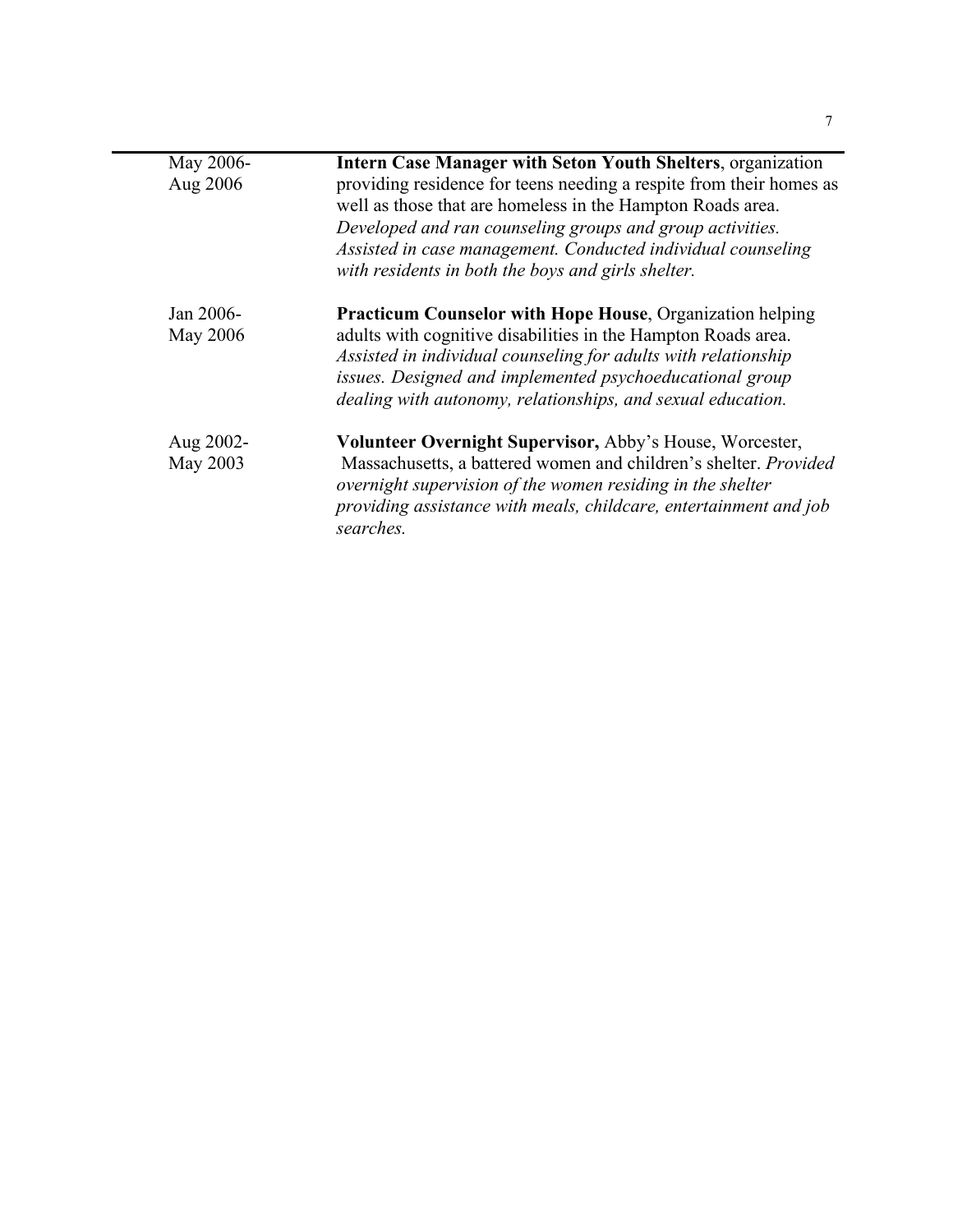# **LEADERSHIP/CONSULTING**

| Sept 2018 -<br>Current       | <b>Assistant Professor, Clinical Mental Health Counseling Department</b><br>Antioch University New England<br>Program Director, 2020 – Current<br>Student Services Coordinator 2019/2020                                                                                                                                                                                                                                                                                                                                                                                              |
|------------------------------|---------------------------------------------------------------------------------------------------------------------------------------------------------------------------------------------------------------------------------------------------------------------------------------------------------------------------------------------------------------------------------------------------------------------------------------------------------------------------------------------------------------------------------------------------------------------------------------|
| Sept 2014 -<br>Summer 2019   | <b>Assistant Professor, Clinical Mental Health Counseling Department</b><br>Hodges University<br>Online Coordinator (Jan 2017 – Dec 2018)<br>Clinical Coordinator (Aug 2015 to Dec 2016)                                                                                                                                                                                                                                                                                                                                                                                              |
| June 2009 -<br>January 2011  | <b>Faciliator, TeamQuest</b><br>University of North Carolina at Greensboro<br>TeamQuest is an outdoor team and leadership initiative that<br>develops programs to foster leadership, teamwork, trust,<br>communication and vision. Develop initiatives based on the needs<br>of the group in order to provide day long trainings utilizing<br>multiple skills in the areas identified for development.                                                                                                                                                                                |
| Sept 2009-<br>June 2010      | <b>Research Intern, Center for Creative Leadership,</b><br>Greensboro, North Carolina,<br>CCL is an internationally renowned organizational that specializes<br>on research and training in creative leadership. Analyze data from a<br>qualitative inquiry into the best practices of coaching. Observe and<br>assist in leadership training.                                                                                                                                                                                                                                        |
| <b>ADMINISTRATIVE</b>        |                                                                                                                                                                                                                                                                                                                                                                                                                                                                                                                                                                                       |
| Aug 2007-<br><b>May 2008</b> | Doctoral Student Intern with the National Board for Certified<br>Counselors-International, national organization that provides<br>state, national, and international testing and certification for<br>counselors. NBCC-I promotes the counseling provision and<br>certification throughout the world, working with individuals in<br>different countries to develop counseling proficiency in their<br>country. Develop and correct PowerPoint presentations for<br>certification training. Produce topic papers on multiple counseling<br>topics. Co-operate on all NBCC-I projects. |
| Aug. 2004-<br>Aug. 2006      | Graduate Assistant to the Department Chair, Department of<br>Educational Leadership and Counseling, Old Dominion University,<br>Assisted Department Chair with Administrative responsibilities for<br>interdisciplinary department consisting of five academic programs<br>and $20+$ faculty and staff                                                                                                                                                                                                                                                                                |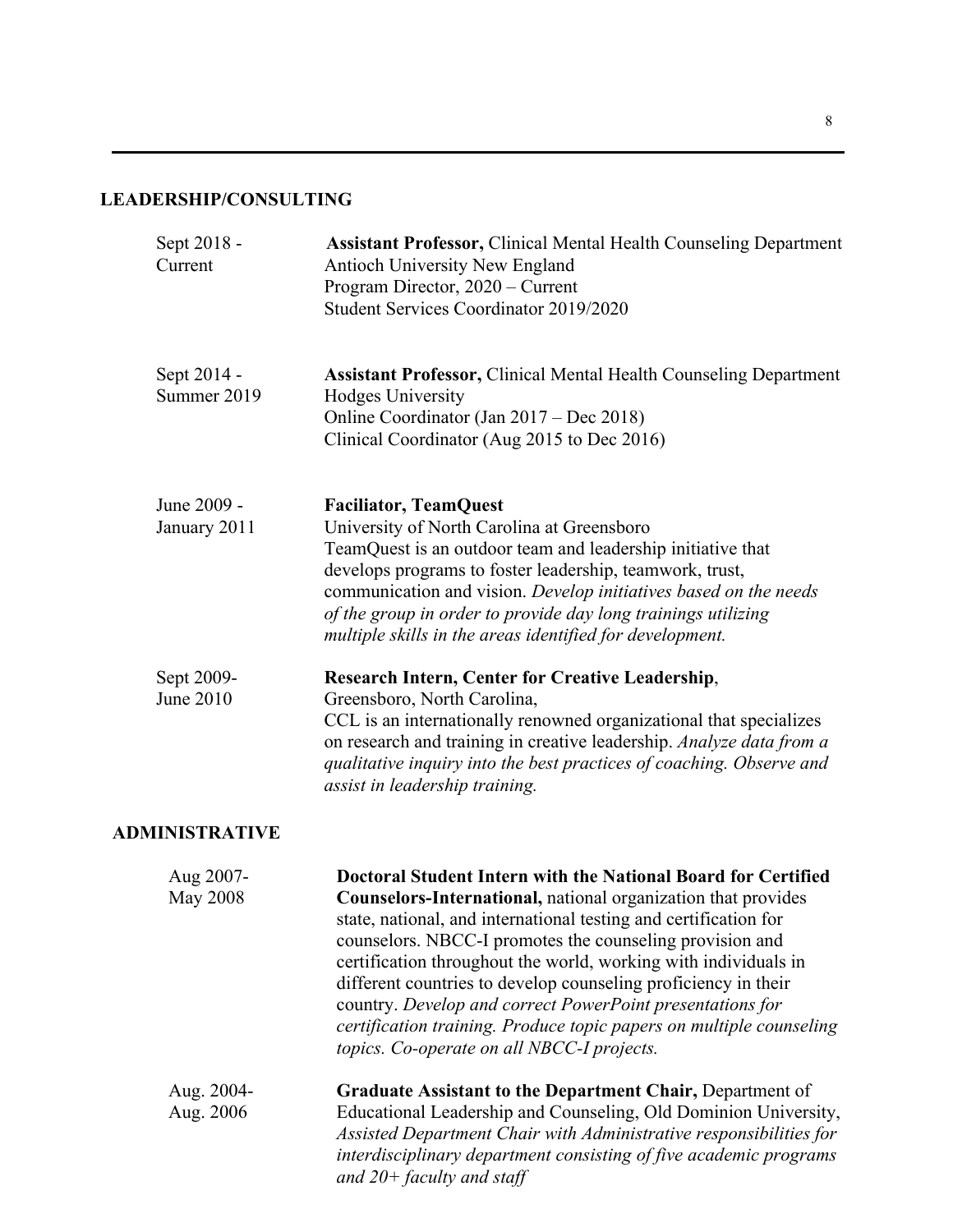### **PUBLICATIONS**

### **JOURNAL ARTICLES**

Pope, A., Sunal, Z., Gantt, A., Zimmerman, B., Corey, A., Hofmann, T., Nuosce, M., Araujo, L. (In Review). Bi/Multilingual Counselor Development: Experiences, Challenges, & Training Implications*. Journal of Counseling and Development.*

Allen, S., Quenin, H. & Corey, A. (In Review). Using a Liberation Psychology Model in Career Counseling Preparation. *Journal for Social Action in Counseling and Psychology (JSACP).*

Gentry, W. A., Manning, L., Wolf, A. K., Hernez-Broome, G., & Allen, L. W. (2013) What coaches believe are best practices for coaching: A qualitative study of interviews from coaches residing in Asia and Europe. *Journal of Leadership Studies, 7(2), p. 18-30.*

Gentry, W. A., Wolf, A. K., Manning, L., Hernez-Broome, G., & Allen, L. W. (2011). Coach and client characteristics that Asian and European coaches believe are needed for effective coaching engagements. *International Journal of Mentoring and Coaching, 9*(2), 56-79.

Schwitzer, A.M., Hatfield, T., Jones, A., Duggan, M., Jurgens, J., & *Wininger (Wolf), A.*  (2008). Confirmation Among College Women: The Eating Disorders Not Otherwise Specified Diagnostic Profile. *Journal of American College Health, 56, p. 607-615.*

### **INSTRUCTOR'S MANUALS**

Neukrug, E. S., Stone, S., Boyce, D, & *Wininger (Wolf), A*.(2007) *Instructor's manual for the world of the counselor: An overview of the counseling profession (3rd ed.).* Pacific Grove, CA: Brooks/Cole.

#### **BOOK CHAPTERS**

McAuliffe, G. J., Grothaus, T., Pare, D. & *Wolf, A.* (2008, 2013, 2019). The practice of culturally alert counseling. In McAuliffe, G.F. (ed). *Culturally alert counseling: A comprehensive introduction, 2nd Edition.* Thousand Oaks, CA: Sage Publications.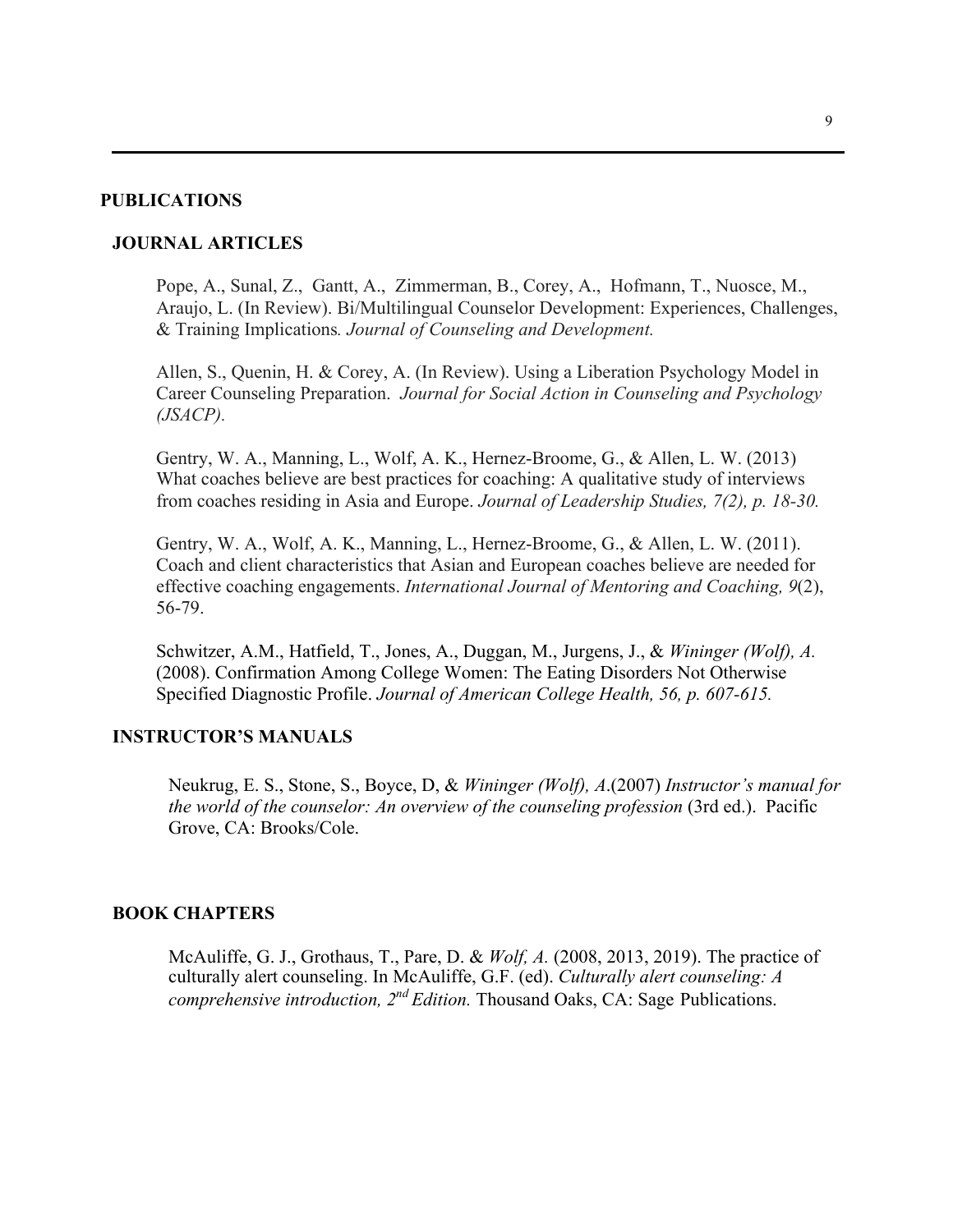# **PROFESSIONAL PRESENTATIONS**

### **National**

*Wolf, A., Pope, A. & Nuosce, M.* (2015). Bi-Lingual Supervision for the Non-Bi-Lingual Professor: Training Methods for Counseling in a Diverse Community. Presentation at the 2015 ACES National Conference in Philadelphia, PA.

*Wolf, A.* (2011, October). Knowledge, Skills, Practices and Attributes that are Necessary for Leadership Roles in Counseling: Delphi Study Results. Poster Presentation at the 2011 ACES National Conference in Nashville, Tennessee.

*Pope, A. & Wolf, A.* (2011, October). Standard Learning Outcomes for Supervision Evaluation: Utilizing Study Results to Improve Implementation and Practice. Presentation at the 2011 ACES National Conference in Nashville, Tennessee.

*Wolf, A.* (2009, October). Outreach Training and Community Building: A New Lens for Teaching Multicultural Counseling Competencies. Presentation at the 2009 ACES National Conference in San Diego, California.

*Wolf, A.* (2008, June). Spirituality, Mindfulness and the Self-Injurer: Implications for Treatment. Presentation at the First National Conference on Spirituality in Counseling, Lake Junaluska, North Carolina.

#### **Regional/State**

*Wolf, A.* (2010). Leadership Competencies for Counselors: Integrating Leadership Into Counseling Education. Poster Presentation at Southern Association for Counselor Education and Supervision Annual Conference. Williamsburg, Virginia.

*Wolf, A.* & Pope, A. (2010). Developing Student Learning Outcome Rating Scales for Practicum and Internship Supervision. Presentation at Presentation at Southern Association for Counselor Education and Supervision Annual Conference. Williamsburg, Virginia.

Neukrug, E., Milliken, T., & *Wininger (Wolf), A.* (2005, March). Teaching ethical decisionmaking from a developmental constructivist perspective*.* Presentation at the Southern Organization Human Services Annual Conference, Portsmouth, Virginia.

#### **Local**

 *Wolf, A. (2018 – 2019).* KidsLink: How to Effectively Utilize Kidslink Conducted 8 trainings across the year for school counselors and staff to effectively utilize KidsLink for emergency evaluations of students. https://www.lifespan.org/centers-services/kids-link-ri

*Wolf, A. (2015). Strengths-based Supervision.* Presentation at Hodges University Clinical Counselors Conference.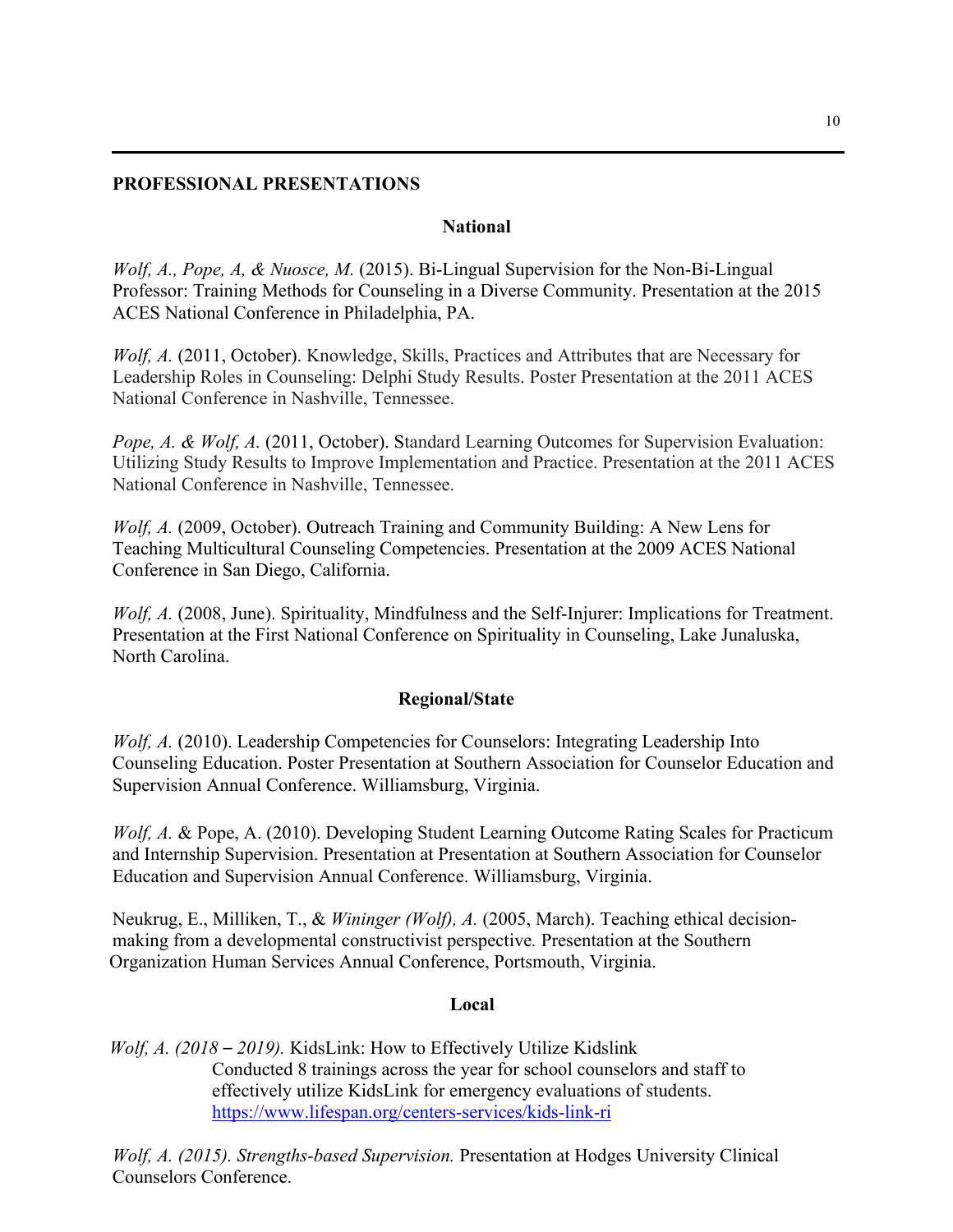*Wolf, A.& Pope, A. (2017).* Integrating Theory into Supervision with Children. Presentation at Hodges University Clinical Counselors Conference.

Wolf, A. (2015). A Brief Glimpse into Psychopathology. Center for Lifelong Learning. Naples, FL.

Wolf, A. (2015). Understanding Emotional Intelligence. Center for Lifelong Learning. Naples, FL.

*Wolf, A.* (2007). Beyond the Skin: Working with Adolescent Self-Injurers. Hampton Roads Youth Services Conference in Virginia Beach, VA.

### **PROFESSIONAL SERVICE**

| Jan 2015 – Dec 2018 | Conference Coordinator, CMHC Program at Hodges<br>University      |
|---------------------|-------------------------------------------------------------------|
| June 2010- Aug 2012 | ACA Graduate Student and Mentoring Taskforce<br>Member            |
|                     | July 2009 – July 2010 Graduate Representative, SACES              |
| $2007 - 2008$       | Committee Co-Chair, CSI Social Committee, UNCG Chapter            |
| 2005                | Volunteer, Southern Organization for Human Services<br>Conference |